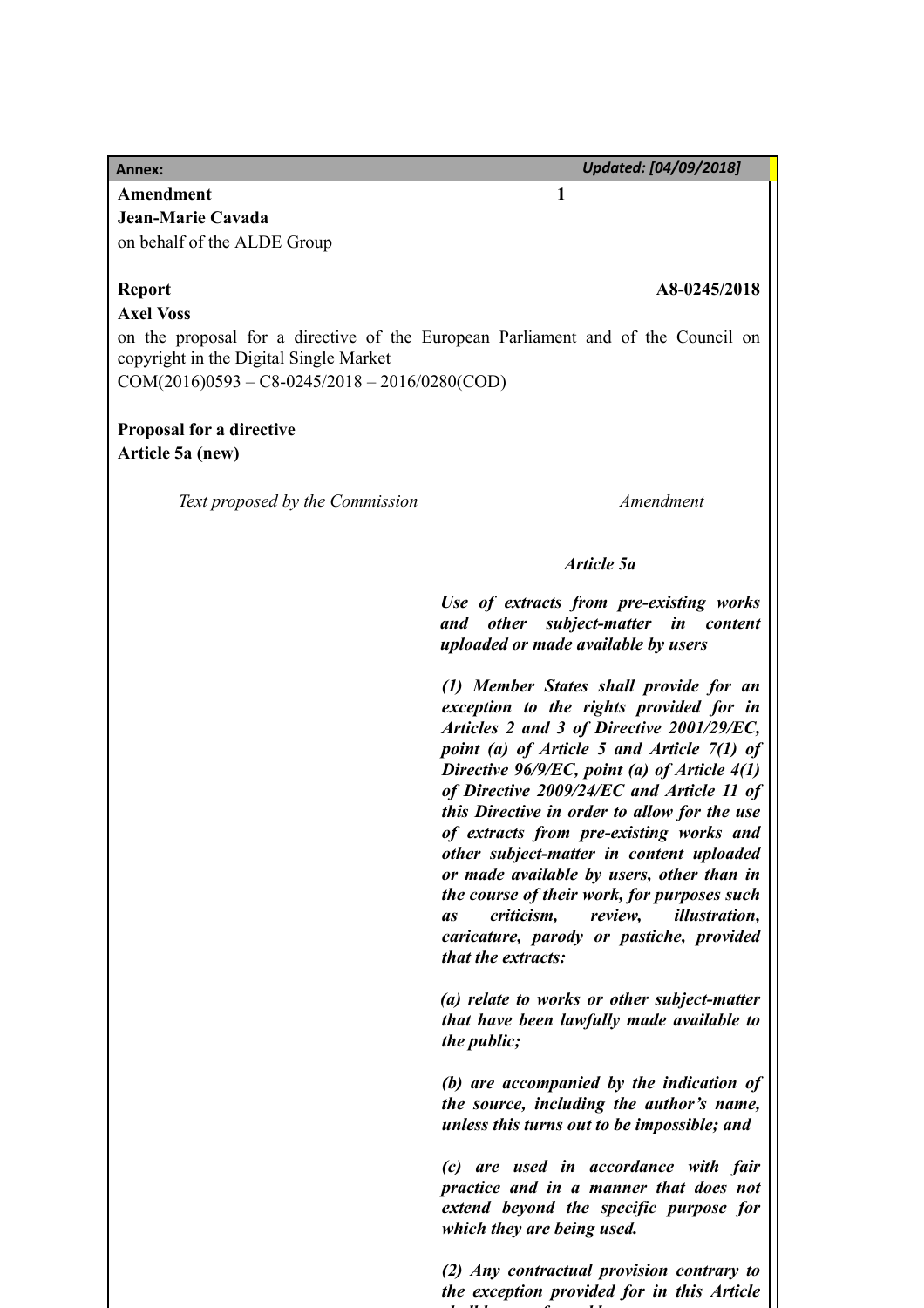*(2) Any contractual provision contrary to the exception provided for in this Article shall be unenforceable.*

*(3) Online content sharing services providers shall not be able invoke for their benefit the exception provided for in paragraph 1 of this Article in order to limit their liability or the extent of their obligations under the agreements concluded with rightholders in application of Article 13 of this Directive.*

**Amendment 2 Jean-Marie Cavada** on behalf of the ALDE Group

## **Report A8-0245/2018**

**Axel Voss**

on the proposal for a directive of the European Parliament and of the Council on copyright in the Digital Single Market

COM(2016)0593 – C8-0245/2018 – 2016/0280(COD)

**Proposal for a directive Article 11** 

*Text proposed by the Commission Amendment*

Article 11

Article 11

Protection of press publications concerning digital uses digital uses Protection of press publications concerning

1. Member States shall provide publishers of press publications with the of press publications with the rights rights provided for in Article 2 and Article provided for in Article 2 and Article 3(2) of 3(2) of Directive 2001/29/EC for the digital Directive 2001/29/EC *so that they may* use of their press publications. provide 1. Member States shall provide publishers *obtain fair and proportionate*

*remuneration* for the digital use of their press publications *by information society service providers*.

*Such rights shall not apply to uses of insubstantial parts of a press publication, including individual words or very short excerpts.*

*The protection shall also not extend to factual information.*

*1a. The rights referred to in paragraph 1 shall not prevent legitimate private and non-commercial use of press publications by individual users.*

2. The rights referred to in paragraph leave intact and shall in no way affect any 1 shall leave intact and shall in no way rights provided for in Union law to authors affect any rights provided for in Union law and other rightholders, in respect of the to authors and other rightholders, in respect 2. The rights referred to in paragraph 1shall works and other subject-matter incorporated incorporated incorporated incorporated incorporated incorporated i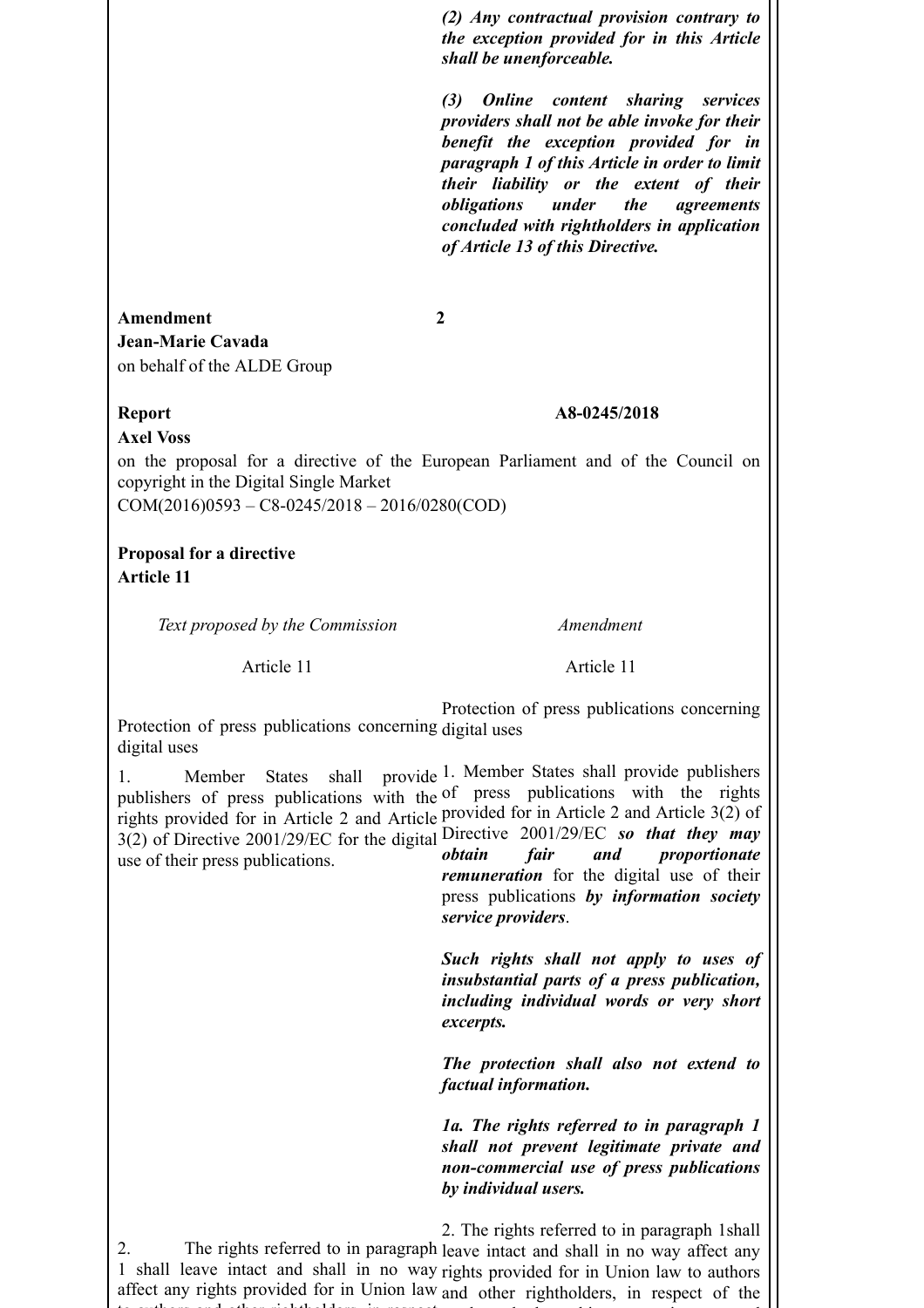2. The rights referred to in paragraphi 1 shall leave intact and shall in no way affect any rights provided for in Union law and other rightholders, in respect of the to authors and other rightholders, in respect works and other subject-matter incorporated of the works and other subject-matter in a press publication. Such rights may not incorporated in a press publication. Such be invoked against those authors and other rights may not be invoked against those rightholders and, in particular, may not authors and other rightholders and, in deprive them of their right to exploit their particular, may not deprive them of their works right to exploit their works and other independently from the press publication in subject-matter independently from the press which they are incorporated. publication in which they are incorporated. leave intact and shall in no way affect any rights provided for in Union law to authors and other subject-matter

> *2a. The rights referred to in paragraph 1 shall not extend to mere hyperlinks, which are accompanied by individual words or very short excerpts of texts.*

3. Articles 5 to 8 of Directive 3. Articles 5 to 8 of Directive 2001/29/EC 2001/29/EC and Directive 2012/28/EU shall apply mutatis mutandis in respect of the mutatis mutandis in respect of the rights rights referred to in paragraph 1. and Directive 2012/28/EU shall apply referred to in paragraph 1.

4. The rights referred to in paragraph 1 shall expire *20* years after the publication of the press publication. This term shall be press publication. This term shall be calculated from the first day of January of calculated from the first day of January of the year following the date of publication. 4. The rights referred to in paragraph 1 shall expire *5* years after the publication of the the year following the date of publication.

> *The right referred to in paragraph 1 shall not apply with retroactive effect.*

> *4a. Member States shall ensure that authors receive an appropriate share of the additional revenues press publishers receive for the use of a press publication by information society service providers.*

**Amendment 3 Jean-Marie Cavada** on behalf of the ALDE Group

## **Report A8-0245/2018**

## **Axel Voss**

on the proposal for a directive of the European Parliament and of the Council on copyright in the Digital Single Market

COM(2016)0593 – C8-0245/2018 – 2016/0280(COD)

**Proposal for a directive Recital 5a (new)** 

*Text proposed by the Commission Amendment*

*(5a) In some Member States reproductions and uses of works of architecture or sculpture, permanently located in public places require prior authorisation of the authors, the right holders or collecting societies. In other Member States, an exception to the rights*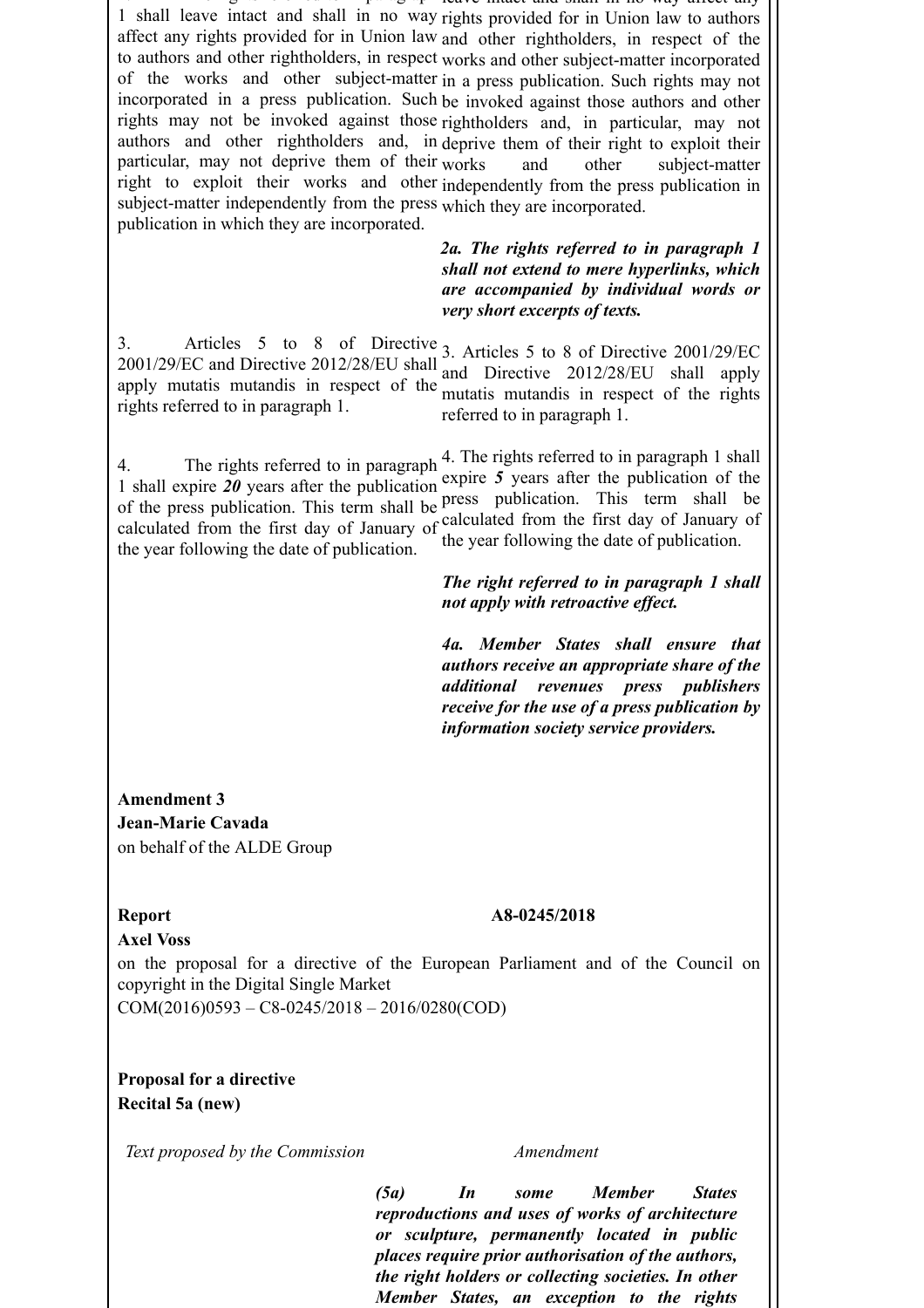*places require prior authorisation of the authors, the right holders or collecting societies. In other Member States, an exception to the rights provided for in Art. 2 and 3 of Directive 2001/29/EC has been granted for reproductions or other uses of such works, either for commercial or non-commercial purposes. Given the fragmented legal situation within the EU as regards the so-called "freedom of panorama", further harmonisation would be beneficial in order to stimulate innovation and the sharing of cultural goods across Europe.*

**Amendment 4 Jean-Marie Cavada** on behalf of the ALDE Group

## **Report A8-0245/2018**

**Axel Voss** on the proposal for a directive of the European Parliament and of the Council on copyright in the Digital Single Market

COM(2016)0593 – C8-0245/2018 – 2016/0280(COD)

**Proposal for a directive Article 5b (new)** 

*Text proposed by the Commission Amendment*

### *Article 5 b*

*1. Member States shall provide for an exception or limitation to the rights provided for in Articles 2 and 3 of Directive 2001/29/EC and point (a) of Article 5 and Article 7(1) of Directive 96/9/EC, permitting the reproduction and use of works, such as works of architecture or sculpture, permanently located in public places, with the exception of any usage related to a commercial purpose.*

*2. Any contractual provision contrary to the exception provided for in this Article shall be unenforceable.*

**Amendment 5 Jean-Marie Cavada** on behalf of the ALDE Group

### **Report A8-0245/2018**

**Axel Voss**

on the proposal for a directive of the European Parliament and of the Council on copyright in the Digital Single Market

COM(2016)0593 – C8-0245/2018 – 2016/0280(COD)

**Proposal for a directive Recital 37a**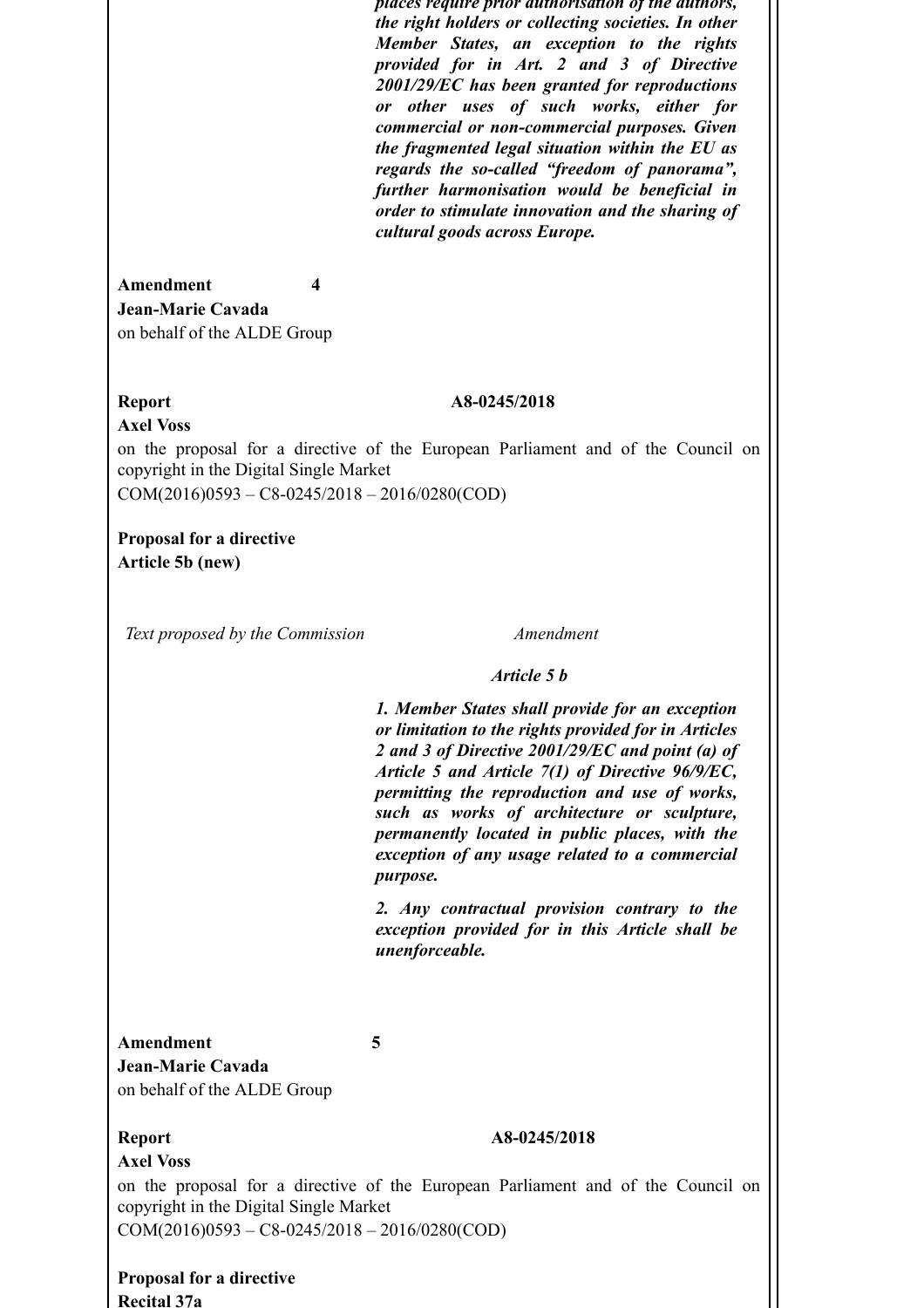*Text proposed by the Commission Amendment*

*(37a) Certain information society services, as part of their normal use, are designed to give access to the public to copyright protected content or other subject-matter uploaded by their users. The definition of an online content sharing service provider under this Directive shall cover information society service providers one of the main purposes of which is to store and give access to the public or to stream copyright protected content uploaded / made available by its users and that optimise content beyond the mere hosting of the content, including amongst others promoting, target displaying, tagging, curating, sequencing the uploaded works or other subject-matter, irrespective of the means used therefor, and therefore act in an active way. The definition of online content sharing service providers under this Directive does not cover service providers that act in a non-commercial purpose capacity such as online encyclopaedia, and providers of online services where the content is uploaded with the authorisation of all right holders concerned, such as educational or scientific repositories. Providers of cloud services for individual use which do not provide direct access to the public, open source software developing platforms, and online market places whose main activity is online retail of physical goods, should not be considered online content sharing service providers within the meaning of this Directive.*</Amend>

# **Amendment 6 Jean-Marie Cavada** on behalf of the ALDE Group

## **Axel Voss**

## **Report A8-0245/2018**

on the proposal for a directive of the European Parliament and of the Council on copyright in the Digital Single Market COM(2016)0593 – C8-0245/2018 – 2016/0280(COD)

**Proposal for a directive Recital 38**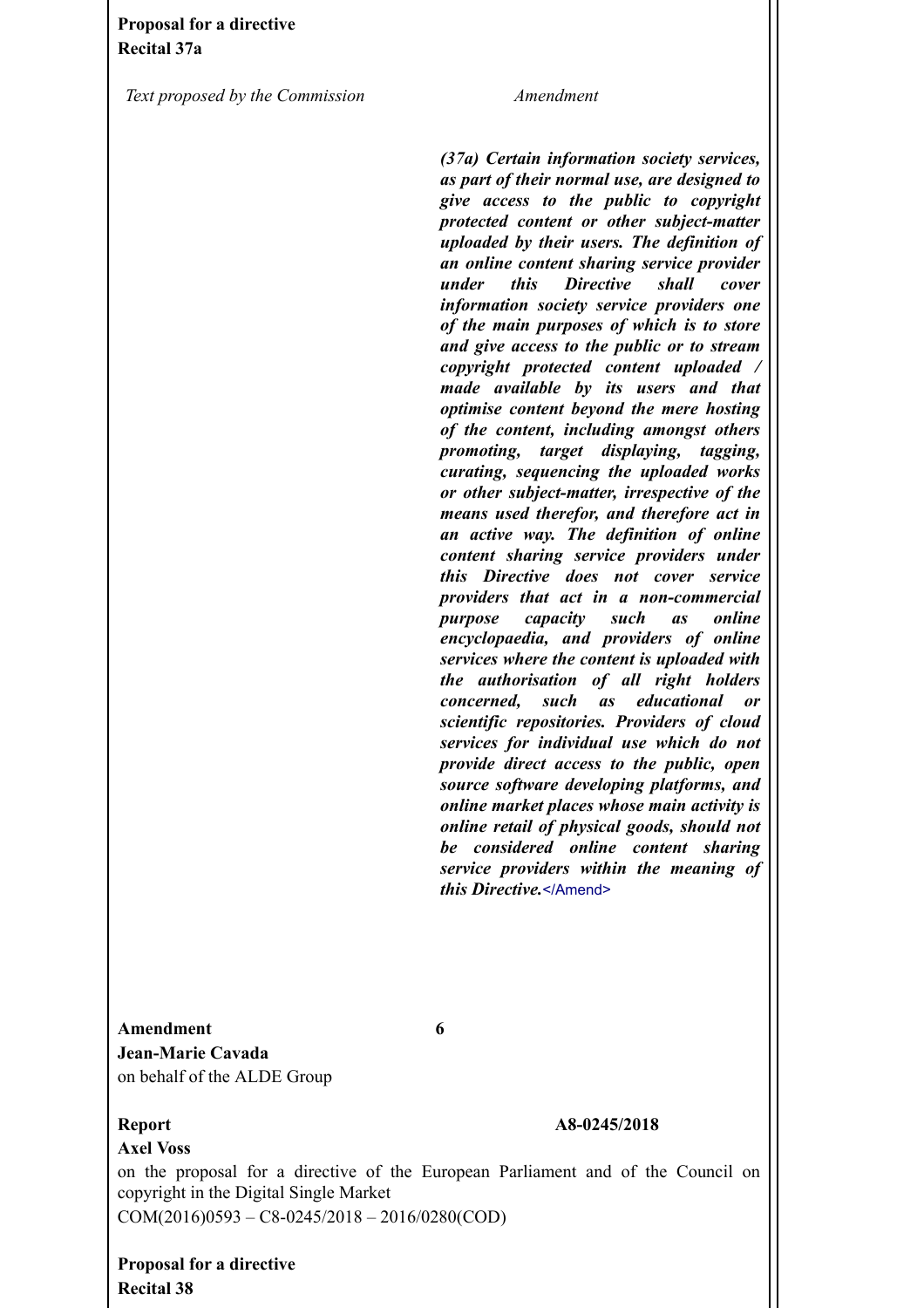**Proposal for a directive Recital 38** 

*Text proposed by the Commission Amendment*

(38) *Where information society* service providers *store and provide access to the* providers *perform an act of communication public to copyright protected works or to the public and therefore are responsible other subject-matter uploaded by their for their content. As a consequence of their* users, thereby going beyond the mere active role, they should conclude fair and *provision of physical facilities and appropriate* licensing agreements with right *performing an act of communication to the* holders *that so request*. *Therefore they public, they are obliged to conclude cannot benefit from* the liability exemption licensing agreements with rightholders, provided *for* in Article 14 of Directive *unless they are eligible for* the liability 2000/31/EC *as far as copyright relevant* exemption provided in Article 14 of *acts are concerned*. *Online content sharing service* 

Directive 2000/31/EC of the European<sup></Amend></sup>

*Parliament and of the Council34*.

*The responsibility of online content sharing service providers should not extend to hyperlinking with respect to press*

*In respect of Article 14, it is necessary to publications, as defined in this Directive. verify whether the service provider plays an*

*active role, including by optimising the The right holder should not be obliged to presentation of the uploaded works or conclude licensing agreements.*

*subject-matter or promoting them, irrespective of the nature of the means used therefor. <i><u>Iicensing</u>* agreements are

*concluded, they should also cover, to the same extent and scope, the liability of users when they are acting in a non-commercial capacity.*

In order to ensure the functioning of any licensing agreement*, online content sharing* licensing agreement, *information society* service providers should take appropriate service providers *storing and providing* and proportionate measures to ensure *the access to the public to large amounts of* protection of works or other subject-matter *copyright protected works or other subject-uploaded by their users. These measures matter uploaded by their users* should take *may take different forms, involving and/or* appropriate and proportionate measures to *combining human review and* effective ensure protection of works or other subject-technologies. In order to ensure the functioning of any

matter, *such as implementing* effective technologies. *This obligation should also apply when the information society service providers are eligible for the liability exemption provided in Article 14 of Directive 2000/31/EC.*

> *In the absence of agreements with the right holders, it is also reasonable to expect from online content sharing service providers that they remove expeditiously or take appropriate and proportionate measures leading to the non-availability on those services of copyright or related-right infringing works or other subject matter identified by right holders. These measures should however not lead to the nonavailability of non-infringing works or other subject matter uploaded by users. The measures taken in application of this Directive should not be applied beyond the parameters/criteria defined in cooperation with right holders. Right holders should be liable for any abuse and unjustified use of*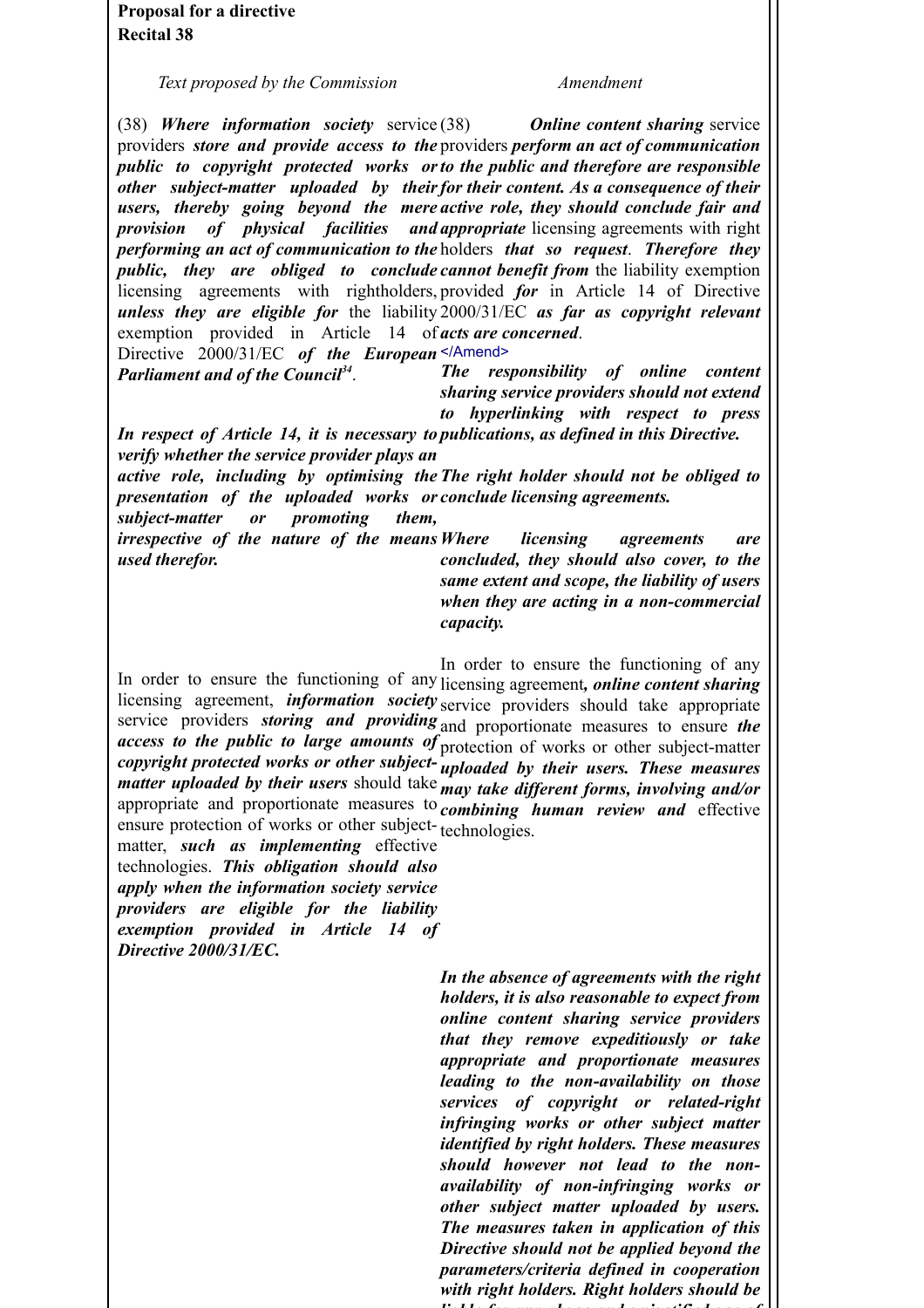*Directive should not be applied beyond the parameters/criteria defined in cooperation with right holders. Right holders should be liable for any abuse and unjustified use of the measures taken in application of this Directive.*

# **Amendment 7 Jean-Marie Cavada** on behalf of the ALDE Group

# **Axel Voss**

## **Report A8-0245/2018**

on the proposal for a directive of the European Parliament and of the Council on copyright in the Digital Single Market

COM(2016)0593 – C8-0245/2018 – 2016/0280(COD)

## **Proposal for a directive Recital 39**

*Text proposed by the Commission Amendment*

(39) *Collaboration* between *information society* service storing and providing access to the public rightholders is essential for the functioning *to large amounts of copyright protected* of *the measures. In particular,* rightholders *works or other subject-matter uploaded by* should provide the *relevant information to their users* and rightholders is essential for *online content sharing service providers* to the functioning of *technologies, such as* allow *them* to identify their content *when content recognition technologies. In such applying the measures. The service cases,* rightholders should provide the *providers* should be transparent towards *necessary data* to allow *the services* to rightholders with regard to the deployed identify their content *and the services measures,* to allow the assessment of their should be transparent towards rightholders appropriateness. *To avoid an excessive* with regard to the deployed *technologies,* to *burden on start-ups, SMEs and micro*allow the assessment of appropriateness. *The services should in proportionate to their means and size. particular provide rightholders information on the type of technologies effectiveness of the measures implemented, used, the way they are operated and their due consideration should be given to success rate for the recognition of technological constraints and limitations, rightholders' content. Those technologies their cost as well as to the amount or the should also allow rightholders to get type of works/content or other subject information from the information society matter uploaded by the users of the* **service providers on the use of their services, the amount of works/content or** *content covered by an agreement*. (39) *Cooperation* between *online* providers *content* sharing service providers and *enterprises the measures should be When assessing the proportionality and the size of the service. In accordance with*

*Article 15 of Directive 2000/31/EC, where applicable, the implementation of measures by service providers should not consist in a general monitoring obligation and should be limited to ensuring the non-availability of unauthorised uses on their services of specific and duly notified copyright protected works or other subject matter. When implementing such measures, the service providers should also strike a balance between the rights of users and those of the right holders under the Charter of Fundamental Rights of the European Union. Measures should be without prejudice to the legitimate use of exceptions and limitations. The measures*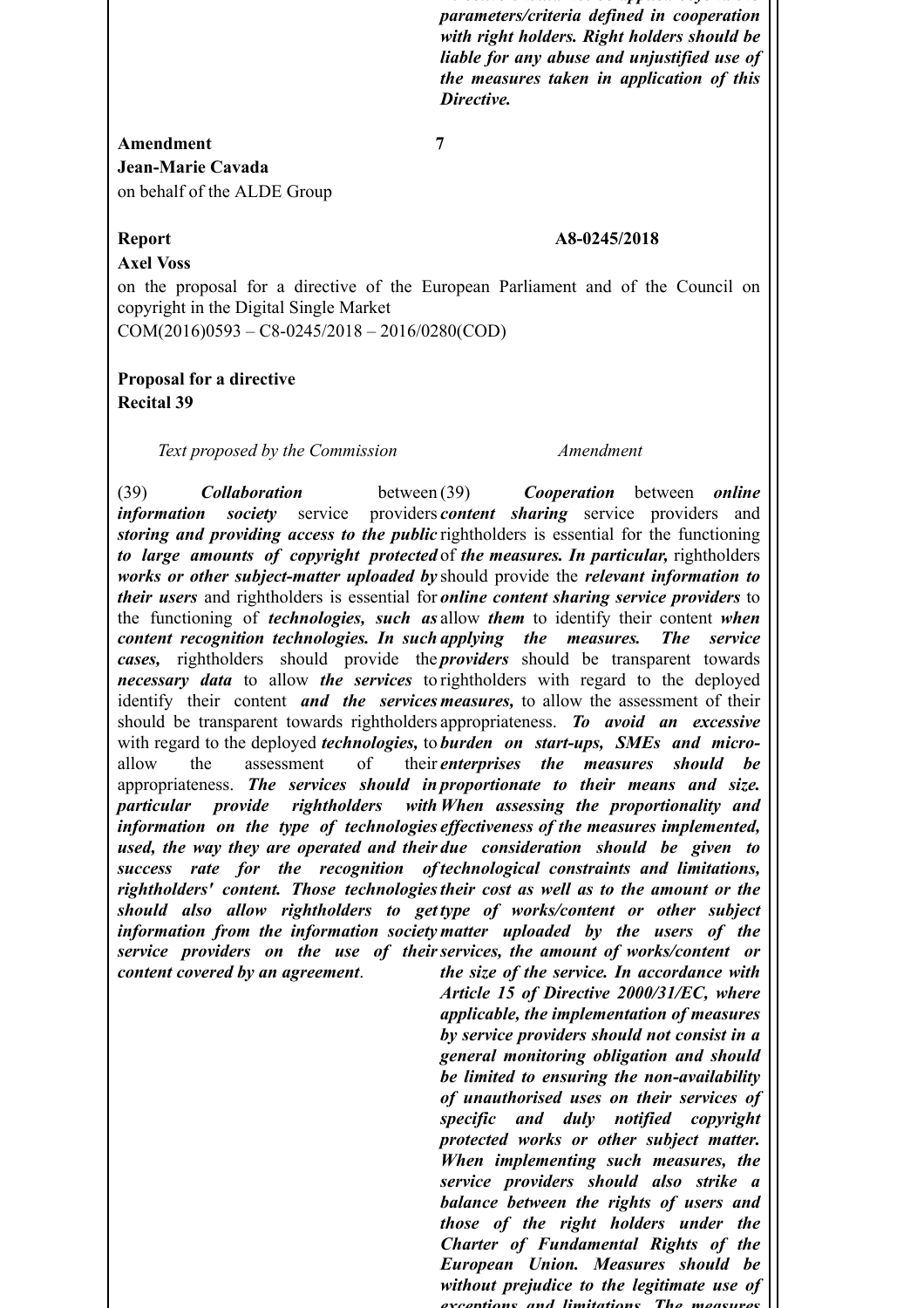*European Union. Measures should be without prejudice to the legitimate use of exceptions and limitations. The measures applied should not require the identification of individual users that upload content beyond the strict requirements for the proper functioning of the complaint and redress mechanism and should not involve the processing of data relating to individual users, in accordance with Regulation (EU) 2016/679 and Directive 2002/58/EC.*

*Since the measures deployed by online content sharing service providers in application of this Directive could have a negative or disproportionate effect on legitimate content that is uploaded or displayed by users, in particular where the content concerned is covered by an exception or limitation, online content sharing service providers should be required to offer a complaint mechanism for the benefit of users whose content has been affected by the measures. Such a mechanism should enable the user to ascertain why the content concerned has been subject to measures and include basic information on the relevant exceptions and limitations applicable. It should prescribe minimum standards for complaints to ensure that there is sufficient information to assess and respond to complaints. A trusted third party designated by the Member State should reply to any complaints received within a reasonable amount of time. The platforms or a trusted third party responsible for the redress mechanism should take corrective action without undue delay where measures prove to be unjustified.* </Amend>

**Amendment 8 Jean-Marie Cavada** on behalf of the ALDE Group

## **Report A8-0245/2018**

**Axel Voss** on the proposal for a directive of the European Parliament and of the Council on copyright in the Digital Single Market COM(2016)0593 – C8-0245/2018 – 2016/0280(COD)

**Proposal for a directive Article 13** 

*Text proposed by the Commission Amendment*

Article 13 Article 13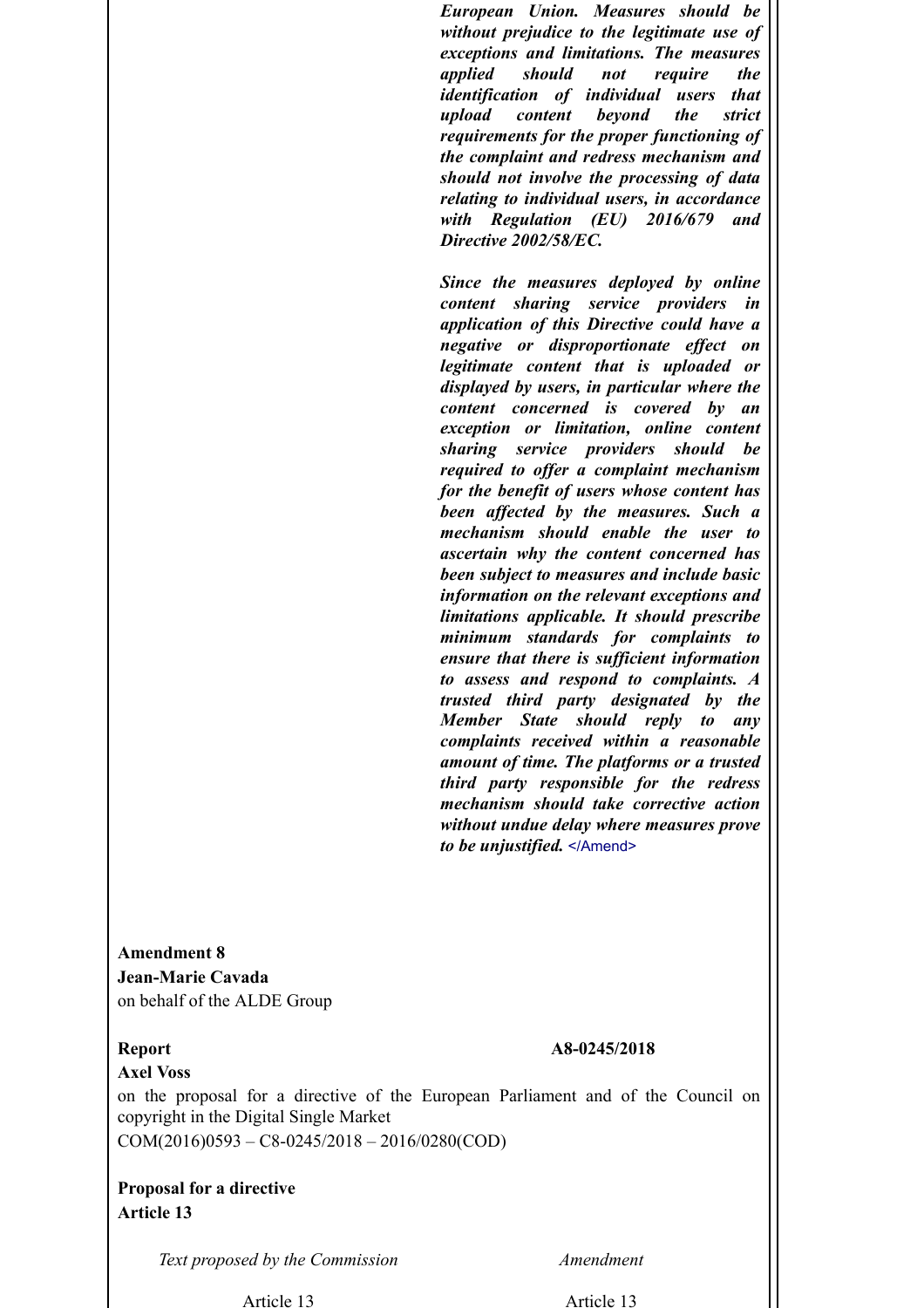*Text proposed by the Commission Amendment*

Article 13

Article 13

Use of protected content by *information society* service providers *storing and giving access to large amounts of works and other subject-matter uploaded by their users*

Use of protected content by *online content sharing service providers*

*-1. Without prejudice to paragraph 1 and 2 of Article 3 of the Directive 2001/29/EC, online content sharing service providers perform an act of communication to the public and shall conclude fair and appropriate licensing agreements with right holders that so request. Such licensing agreements concluded by the online content sharing service providers with rights holders shall cover the liability for works uploaded by the users of their services where such users do not act for commercial purposes or are not the right holder or his representative.*

1. *Information society service providers that store and provide to the providers referred to in paragraph -1* shall, public access to large amounts of works or  $\frac{a}{b}$  cooperation with right-orders, three *and proportionate* measures to *other subject-matter uploaded by their* ensure the functioning of *licensing users* shall, in cooperation with rightholders, agreements concluded with rightholders for take measures to ensure the functioning of the use of their works or other subjectagreements concluded with rightholders for matter *on those services.* 1. *The online content sharing service* in cooperation with rightholders, take

the use of their works or other subject-matter *or to prevent the availability on their services of works or other subject-matter identified by rightholders through the cooperation with the service providers. Those measures, such as the use of effective content recognition technologies, shall be appropriate and proportionate. The service providers shall provide rightholders with adequate information on the functioning and the deployment of the measures, as well as, when relevant, adequate reporting on the recognition and use of the works and other subject-matter.*

> *In the absence of licensing agreements with right holders, online content sharing service providers shall ensure the nonavailability of or remove expeditiously from their services copyright-protected works or other subject matter that are identified by right holders and shall take appropriate and proportionate measures to prevent future availability of such works or other subject matter. Any measures taken for this purpose by service providers shall not prevent the availability of nonidentified copyright-protected works or other subject matter, including such content covered by a copyright exception.*

> *Member States shall ensure that the online*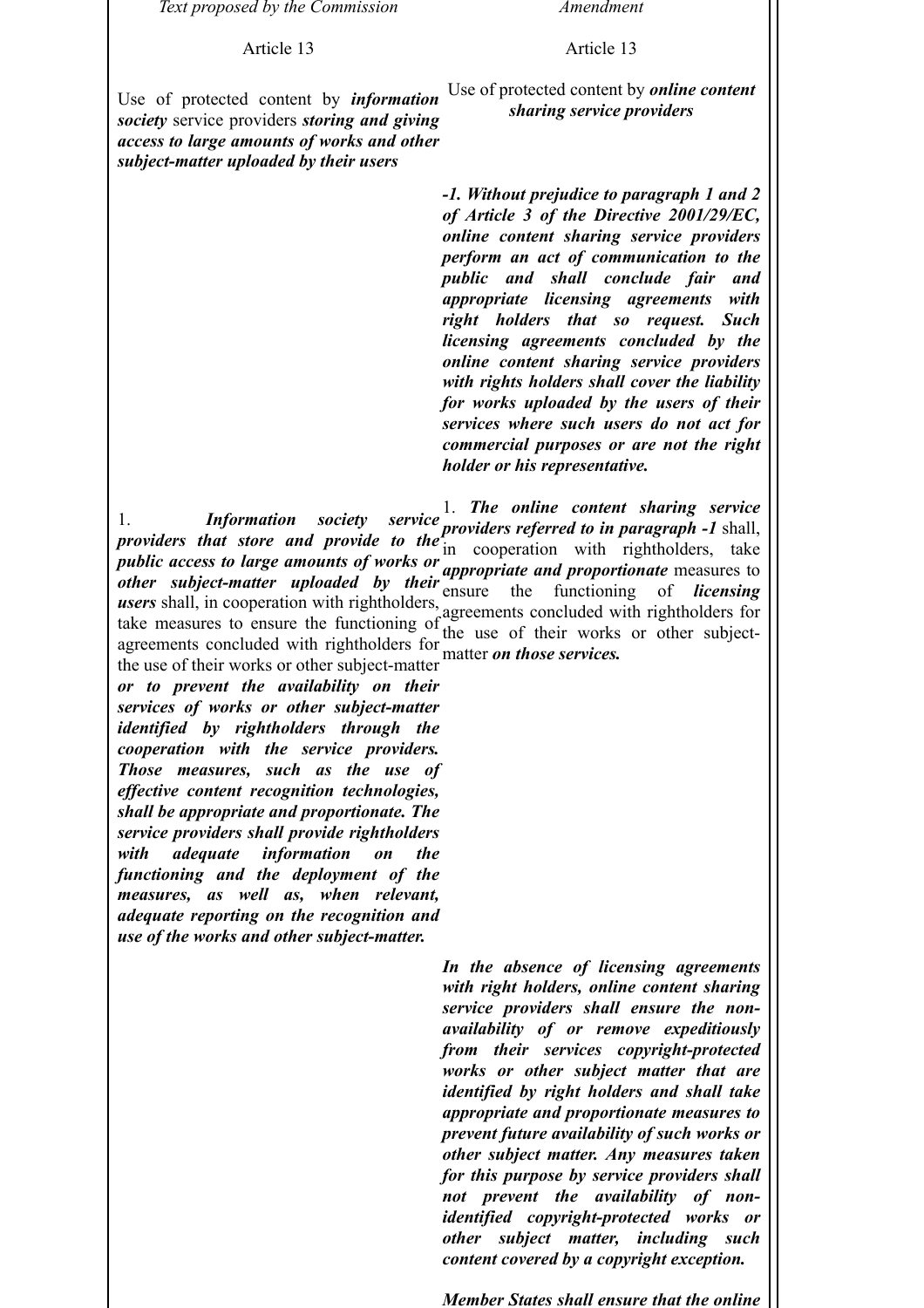*content covered by a copyright exception.*

*Member States shall ensure that the online content sharing service providers shall apply such measures based on the relevant information provided by right holders. To ensure the effective functioning of those measures, right holders shall provide the online content sharing service provider with such information.*

*The online content sharing service providers shall inform right holders in a transparent manner of the measures employed, their implementation, and where relevant, shall periodically report on the use of the works and other subject matter.*

*Members States shall ensure that the implementation of any measures referred to in this paragraph shall be proportionate, taking into account, among others, the nature and size of the services, the availability of technologies and their effectiveness in light of technological developments, and strike a balance between the fundamental rights of users and right holders, as well as exceptions and limitations provided for in Union law and the rights set out in Article 11 of the Charter of Fundamental Rights, and shall in accordance with Article 15 of Directive 2000/31/EC, where applicable, not impose a general obligation on online content sharing service providers to monitor the information which they transmit or store.*

2. *To prevent misuses of or restrictions to the exercise of exceptions and limitations to copyright law,* Member States shall ensure that the service providers referred to

2. Member States shall ensure that the in paragraph *-1* put in place *effective and* service providers referred to in paragraph *1* expeditions put in place complaints and redress mechanisms that are available to users in case of disputes over the application of the case of disputes over the application of the measures referred to in paragraph *1. Any* measures referred to in paragraph *1*. *expeditious* complaints and redress mechanisms that are available to users in

*complaint filed under such mechanisms shall be processed without undue delay and be subject to human review by a trusted third party designated by the Member States. Rightholders' liability shall be incurred for any unjustified use of the measures referred to in paragraph 1, and dismissal of complaints shall be motivated.*

*Moreover, in accordance with Directive 95/46/EC, Directive 2002/58/EC, Regulation 2016/679 (General Data Protection Regulation), Article 8 of the Charter of Fundamental Rights and Article 19 of the UN Declaration on*